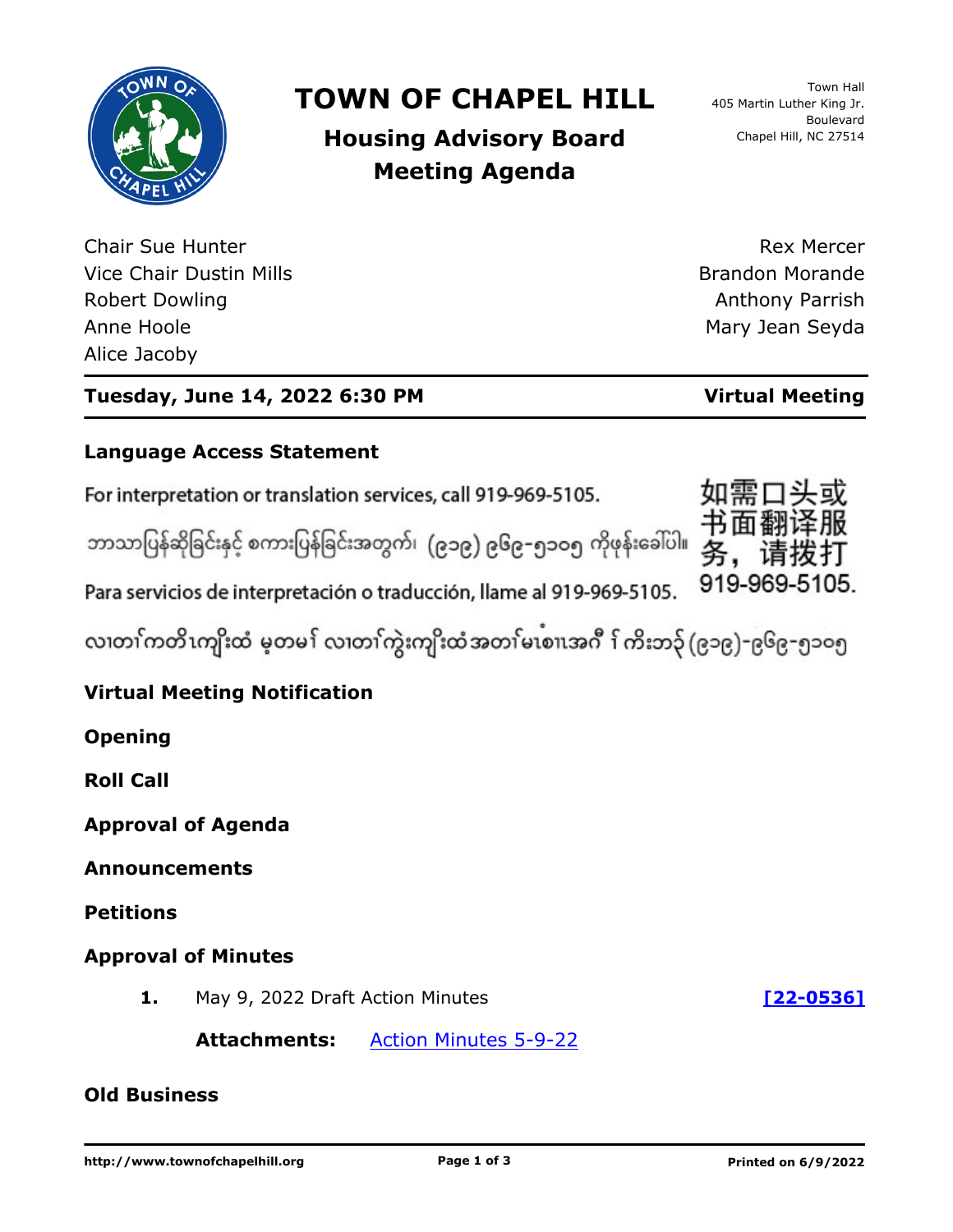|                     | <b>Concept Plan Reviews</b>                                                                                          |                                                                                                                                                                    |                  |
|---------------------|----------------------------------------------------------------------------------------------------------------------|--------------------------------------------------------------------------------------------------------------------------------------------------------------------|------------------|
| 2.                  | Huse Street Concept Plan                                                                                             |                                                                                                                                                                    | <u>[22-0537]</u> |
|                     | <b>Attachments:</b>                                                                                                  | <b>Concept Application</b><br><b>Narratives</b><br><b>Plan Set</b><br><b>Long Range Evaluation</b>                                                                 |                  |
| 3.                  | Barbee Chapel Road Apartments Concept Plan                                                                           |                                                                                                                                                                    | $[22 - 0538]$    |
|                     | <b>Attachments:</b>                                                                                                  | <b>Concept Plan Application</b><br><b>Compliance Statement</b><br><b>Housing Program</b><br><b>Plan Set</b><br><b>Graphics Set</b><br><b>Long Range Evaluation</b> |                  |
| <b>New Business</b> |                                                                                                                      |                                                                                                                                                                    |                  |
| 4.                  | Discussion of Approach to HAB Review of<br><b>Development Applications</b>                                           |                                                                                                                                                                    | [22-0539]        |
|                     | <b>Attachments:</b>                                                                                                  | <b>Guiding Principles for Rental Housing</b><br>Development - HAB Recommendation<br>Housing peittion Sept 20 2021 FINAL                                            |                  |
| 5.                  | Update on Council-Adopted FY2022-23 Town Budget<br>and Continuation of Discussion of Affordable Housing<br>Resources |                                                                                                                                                                    | $[22 - 0540]$    |
| 6.                  | Town Staff Housing Updates                                                                                           |                                                                                                                                                                    | [22-0541]        |

## *Adjournment*